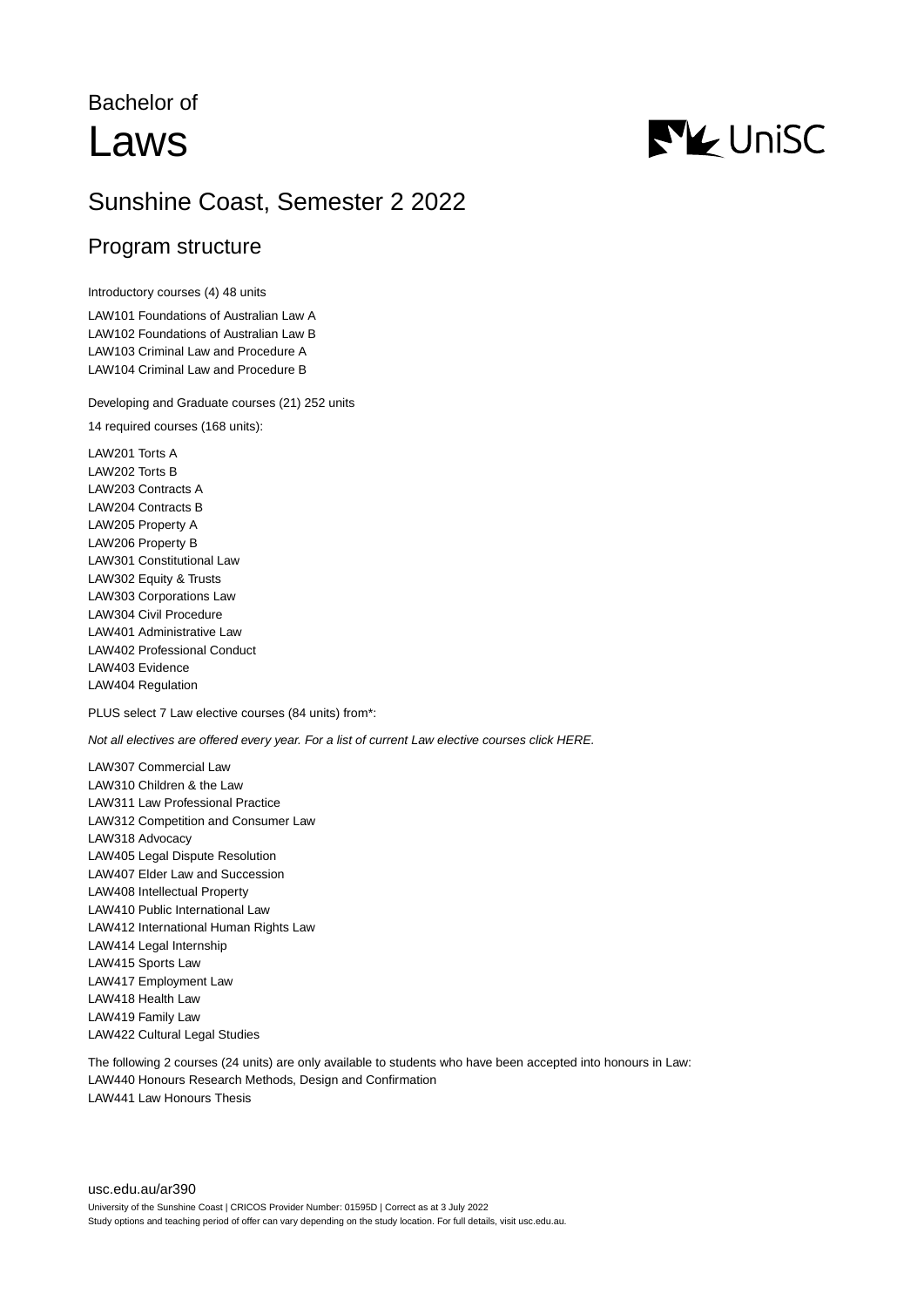#### Electives courses (7) 84 units

In addition to the requirement for 7 developing or graduate level Law electives (84 units), you must select 7 elective courses (84 units) from the undergraduate elective course options. Of these electives, 1 (12 units) must be developing or graduate level (200/300/400 coded) courses, and a maximum of 4 courses (48 units) can be Law electives.

Note: Program structures are subject to change. Not all USC courses are available on every USC campus.

## Total units: 384

## Study sequence

This Bachelor of Laws recommended study sequence is for students commencing in the current semester.

#### Year 1

#### Semester 2

| <b>COURSE</b>                          | SEMESTER OF OFFER<br>(SUNSHINE COAST) | <b>UNITS</b> | <b>REQUISITES</b>                                          |
|----------------------------------------|---------------------------------------|--------------|------------------------------------------------------------|
| LAW101 Foundations of Australian Law A | • Semester 1, Semester 2              | 12           | Pre:<br>Enrolled in any Law Program or<br>AR013 or AB101.  |
| LAW102 Foundations of Australian Law B | • Semester 2                          | 12           | Co:<br>LAW101 and enrolled in any<br>Law Program or AR013. |

PLUS select 2 elective courses from the undergraduate elective course options.

#### Semester 1

| <b>COURSE</b>                       | <b>SEMESTER OF OFFER</b><br>(SUNSHINE COAST) | <b>UNITS</b>    | <b>REQUISITES</b>                                                                                            |
|-------------------------------------|----------------------------------------------|-----------------|--------------------------------------------------------------------------------------------------------------|
| LAW103 Criminal Law and Procedure A | • Semester 1                                 | 12 <sup>2</sup> | Pre:<br>Enrolled in any Law Program or<br>AR013 or AB101.                                                    |
|                                     |                                              |                 | Co:<br>LAW101                                                                                                |
| LAW201 Torts A                      | • Semester 1                                 | 12              | Pre:<br>(LAW102 and enrolled in any<br>Law Program (except AR391) or<br>AB101, UU301, UU302, or<br>XU301) or |
|                                     |                                              |                 | Co:<br>LAW101 and enrolled in AR391                                                                          |
| LAW203 Contracts A                  | • Semester 1                                 | 12              | Pre:<br>(LAW102 and enrolled in any<br>Law Program except AR391) or<br>(AB101, UU301, UU302,<br>XU301) or    |
|                                     |                                              |                 | Co:                                                                                                          |

#### [usc.edu.au/ar390](https://www.usc.edu.au/ar390) University of the Sunshine Coast | CRICOS Provider Number: 01595D | Correct as at 3 July 2022 Study options and teaching period of offer can vary depending on the study location. For full details, visit usc.edu.au.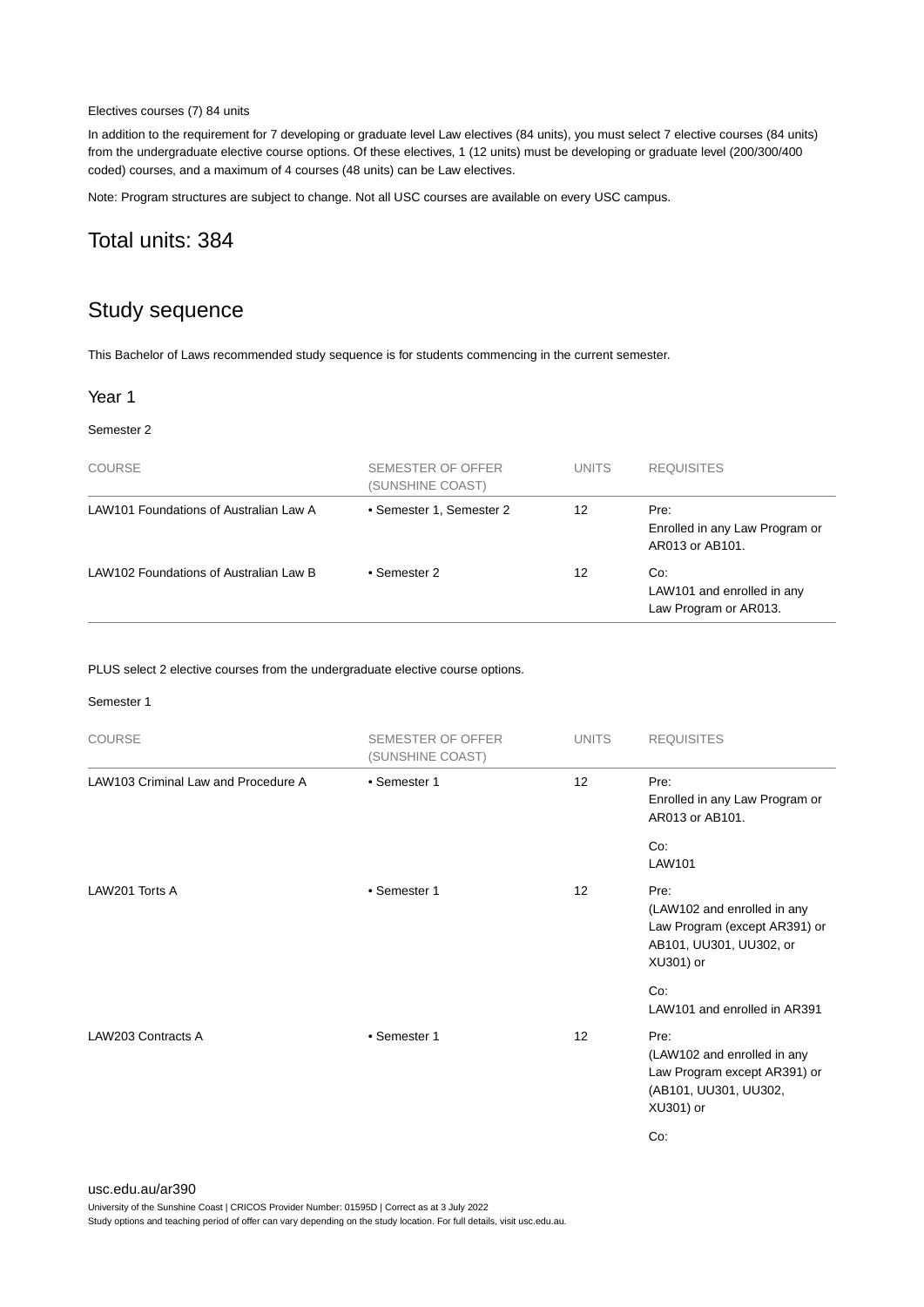PLUS select 1 elective course from the undergraduate elective course options.

#### Year 2

#### Semester 2

| <b>COURSE</b>                       | <b>SEMESTER OF OFFER</b><br>(SUNSHINE COAST) | <b>UNITS</b>    | <b>REQUISITES</b>                                                                        |
|-------------------------------------|----------------------------------------------|-----------------|------------------------------------------------------------------------------------------|
| LAW104 Criminal Law and Procedure B | • Semester 2                                 | 12 <sup>2</sup> | Pre:<br>LAW103 and enrolled in any<br>Law Program                                        |
|                                     |                                              |                 | Co:<br>LAW102                                                                            |
| LAW202 Torts B                      | • Semester 2                                 | 12 <sup>2</sup> | Pre:<br>(LAW201 and enrolled in any<br>Law Program except AR391 or<br>UU301 or XU301) or |
|                                     |                                              |                 | Co:<br>LAW102 and enrolled in AR391                                                      |
| <b>LAW204 Contracts B</b>           | • Semester 2                                 | 12 <sup>2</sup> | Pre:<br>(LAW203 and enrolled in any<br>Law Program except AR391) or                      |
|                                     |                                              |                 | Co:<br>LAW102 and enrolled in AR391                                                      |

PLUS select 1 elective course from the undergraduate elective course options.

#### Semester 1

| <b>COURSE</b>             | SEMESTER OF OFFER<br>(SUNSHINE COAST) | <b>UNITS</b> | <b>REQUISITES</b>                                                                    |
|---------------------------|---------------------------------------|--------------|--------------------------------------------------------------------------------------|
| LAW205 Property A         | • Semester 1                          | 12           | Pre:<br>LAW102 and enrolled in any<br>Law Program or AB101, UU301,<br>UU302 or XU301 |
| LAW301 Constitutional Law | • Semester 1                          | 12           | Pre:<br>LAW102 and enrolled in any<br>Law Program or AB101, XU301,<br>UU302 or UU301 |

PLUS select 2 elective courses from the undergraduate elective course options.

| LAW206 Property B | • Semester 2                          | 12           | Pre:              |  |
|-------------------|---------------------------------------|--------------|-------------------|--|
| <b>COURSE</b>     | SEMESTER OF OFFER<br>(SUNSHINE COAST) | <b>UNITS</b> | <b>REQUISITES</b> |  |
| Semester 2        |                                       |              |                   |  |
| Year <sub>3</sub> |                                       |              |                   |  |

#### [usc.edu.au/ar390](https://www.usc.edu.au/ar390)

University of the Sunshine Coast | CRICOS Provider Number: 01595D | Correct as at 3 July 2022

Study options and teaching period of offer can vary depending on the study location. For full details, visit usc.edu.au.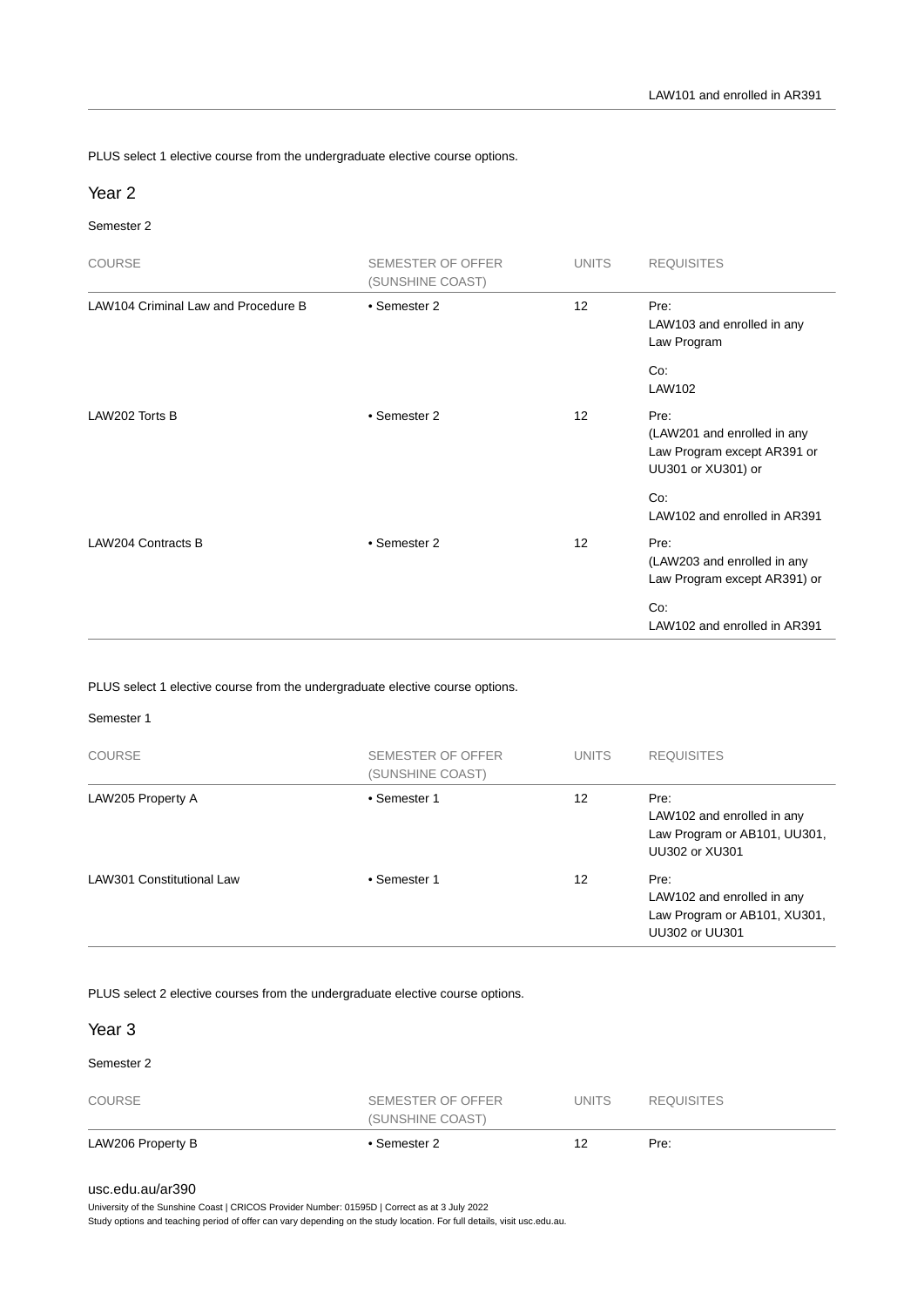| <b>LAW303 Corporations Law</b> | • Semester 2 | 12 | Co:<br>LAW204 and enrolled in any<br>Law Program or UU301 or<br>XU301 |
|--------------------------------|--------------|----|-----------------------------------------------------------------------|
|                                |              |    | LAW205 and enrolled in any<br>Law Program or UU301 or<br>XU301        |

PLUS select 1 elective course from the undergraduate elective course options.

PLUS select 1 LAW coded developing or graduate level (300/400 coded) elective course.

Please note: Semester offerings for Law elective courses are subject to change and are dependent on student demand.

Semester 1

| <b>COURSE</b>             | SEMESTER OF OFFER<br>(SUNSHINE COAST) | <b>UNITS</b> | <b>REQUISITES</b>                                                                           |
|---------------------------|---------------------------------------|--------------|---------------------------------------------------------------------------------------------|
| LAW302 Equity & Trusts    | • Semester 1                          | 12           | Pre:<br>LAW204 and enrolled in any<br>Law Program or AB101, XU301,<br><b>UU302 or UU301</b> |
|                           |                                       |              | Co:<br><b>LAW205</b>                                                                        |
| LAW401 Administrative Law | • Semester 1                          | 12           | Pre:<br>LAW301 and enrolled in any<br>Law Program or AB101, UU301,<br>UU302 or XU301        |

PLUS select 2 LAW coded developing or graduate level (300/400 coded) elective courses.

Please note: Semester offerings for Law elective courses are subject to change and are dependent on student demand.

#### Year 4

#### Semester 2

| <b>COURSE</b>               | <b>SEMESTER OF OFFER</b><br>(SUNSHINE COAST) | <b>UNITS</b>      | <b>REQUISITES</b>                                                                  |
|-----------------------------|----------------------------------------------|-------------------|------------------------------------------------------------------------------------|
| LAW304 Civil Procedure      | • Semester 2                                 | $12 \overline{ }$ | Pre:<br>LAW102 and enrolled in any<br>Law Program or UU301 or<br>XU301             |
| LAW402 Professional Conduct | • Semester 2                                 | 12                | Pre:<br>LAW202 and LAW204 and<br>enrolled in any Laws Program<br>or UU301 or XU301 |
| LAW404 Regulation           | • Semester 2                                 | 12                | Pre:<br>LAW301 and LAW401 and<br>enrolled in any Law Program or<br>UU301 or XU301  |

PLUS select 1 LAW coded developing or graduate level (300/400 coded) elective course.